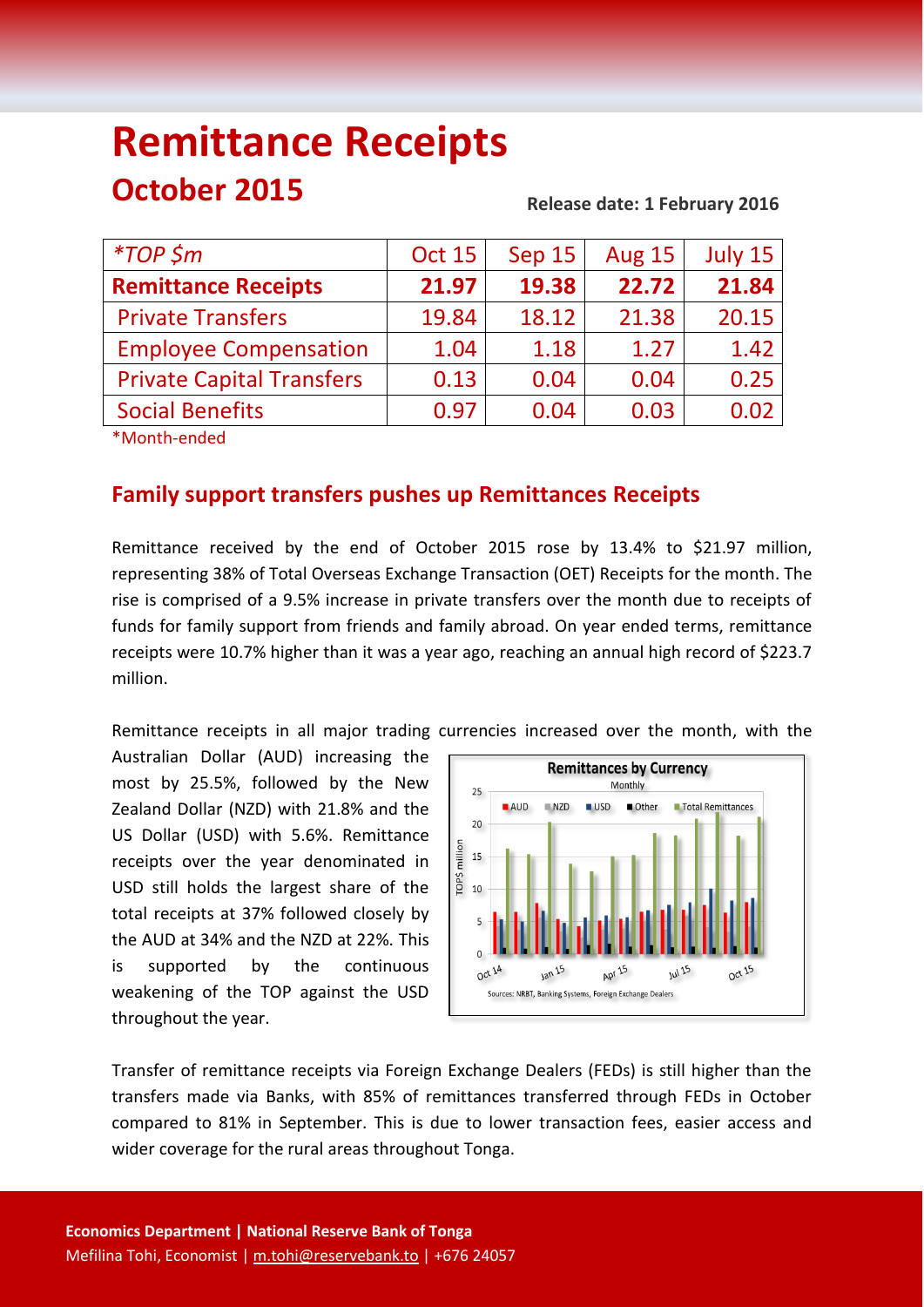#### **Private Transfers**

Private transfers which are mostly personal transfers is still the largest contributor to the

overall remittances receipts, representing 92% of the total remittances and 34% of the total OET receipts by the end of October. The 9.5% increase in private transfers over the month was driven by a 20.9% rise in transfers for family support through FEDs. This reflects the improvement in the overseas economies like Australia and the US, reporting a drop in unemployment rate for the 3<sup>rd</sup> Quarter 2015 due to a surge in job growth, enabling friends and relatives to provide more support to their loved ones back home.



#### **Employee Compensation**<sup>1</sup>

Compensation of employees slightly fell by \$0.1 million over the month and comes to a total of \$16.4 million at the end of the year up to October.

#### **Private Capital Transfers & Social Benefits**

Private grants for capital expenditures such as acquisition or construction of fixed assets rose by \$0.09 million in November to \$0.13 million, whereas social benefits such as pensions received by individuals rose to \$0.97 million from \$0.04 million over the month. Together, private capital transfers and social benefits represent 5.0% of total remittances.

#### **Outlook**

Remittance receipts are anticipated to remain at high levels in the upcoming months leading up to the holiday festive seasons. The NRBT will continue to closely monitor these receipts given they are one of the largest inflows for Tonga's economy.

 $1$  Employee compensation is the sum of wages and salaries from the Recognised Seasonal Employer (RSE) program and other Tongan residents working short term overseas.